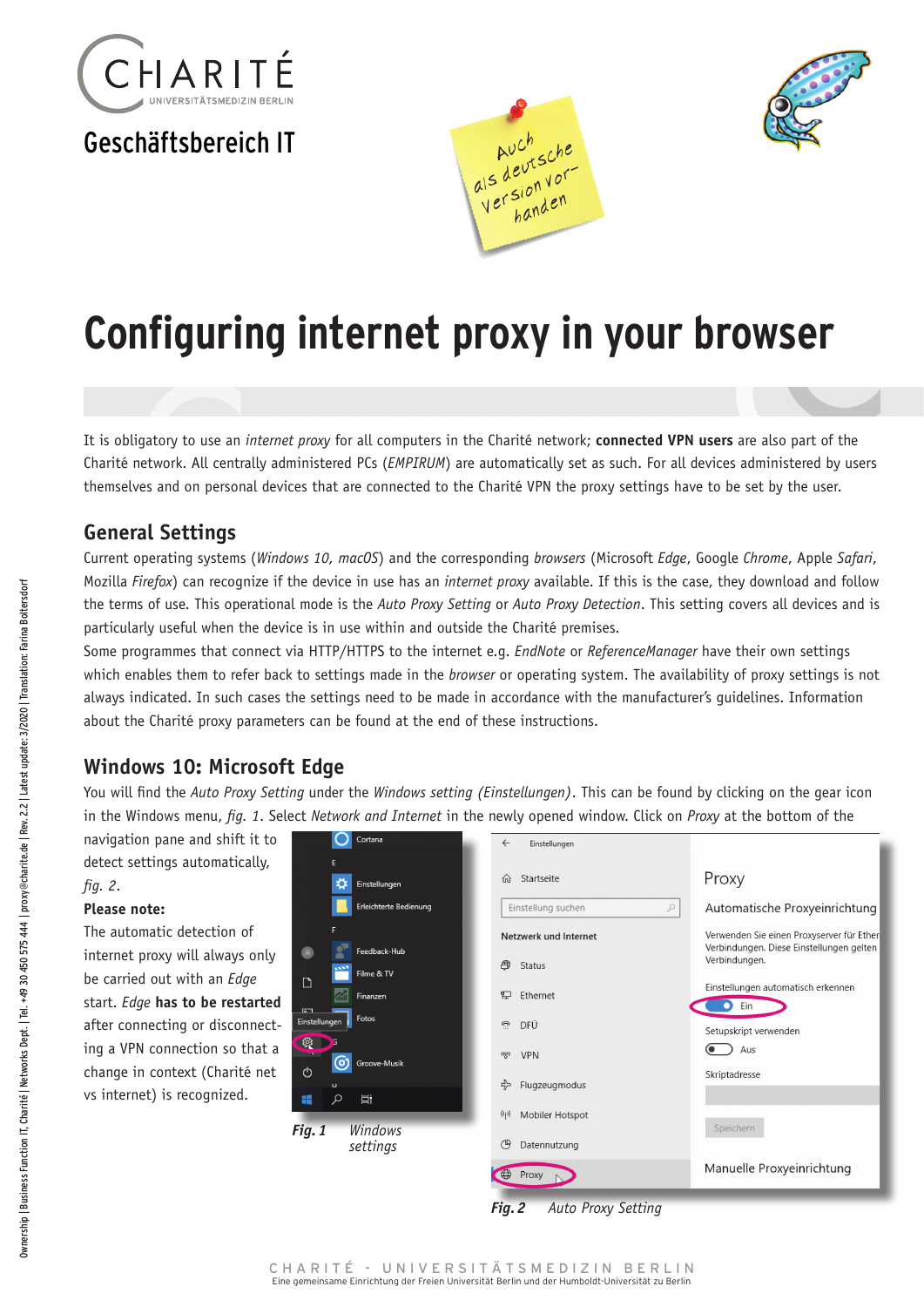

# Geschäftsbereich IT

## **Windows 10: Google Chrome or Mozilla Firefox**

As Chrome and Firefox standardly use the systems settings, please follow instructions as described above for Edge. If required individual proxy settings can be configured in Firefox. The correct setting is *Auto Detect Proxy Setting* (*Die Proxy-Einstellungen für dieses Netzwerk automatisch erkennen*) which can be found in Firefox *Settings* under *General* ➙ *connection settings* (Allgemein ➙ Verbindungs-Einstellungen).

#### **Please note:**

The automatic detection of internet proxy will always only be carried out at the start of *Chrome* or *Firefox*. Both have to be **restarted** after connecting or disconnecting a VPN connection so that a change in context (Charité net vs internet) is recognized.

## **macOS: Apple Safari**



*Fig.3* Auto Proxy Detection

You will find the *Settings* in the *Safari* pop-up menu in the taskbar. Select the icon *Further settings* and click *Change settings* (*Einstellungen ändern*) next to proxies. The proxy setting is a macOS function that opens as *System settings* ➙ *Network* (*Systemeinstellungen* ➙ *Netzwerk*). Select *Auto Proxy Detection (Automatische Proxy-Entdeckung)*, *fig. 3*.

#### **Please note:**

The automatic detection of internet proxy will always only be carried out with a Safari start. Safari has to be **restarted** after connecting or disconnecting a VPN connection so that a change in context (Charité net vs internet) is recognized.

# **macOS: Google Chrome or Mozilla Firefox**

The same procedure as described above for *Windows 10* applies for *Chrome* and *Firefox* using macOS:

Both programmes standardly use the systems settings. Follow the steps as described for Apple Safari. If required individual proxy settings can be configured in Firefox. The correct setting is *Auto Detect Proxy Setting* (*Die Proxy-Einstellungen für dieses Netzwerk automatisch erkenne*n) which can be found in Firefox *Settings* under *General* ➙ *connection settings* (*Allgemein* ➙ *Verbindungs-Einstellungen*).

#### **Please note:**

The automatic detection of internet proxy will always only be carried out with a *Chrome* or *Firefox* start. Both have to be **restarted** after connecting or disconnecting a VPN connection so that a change in context (Charité net vs internet) is recognized.